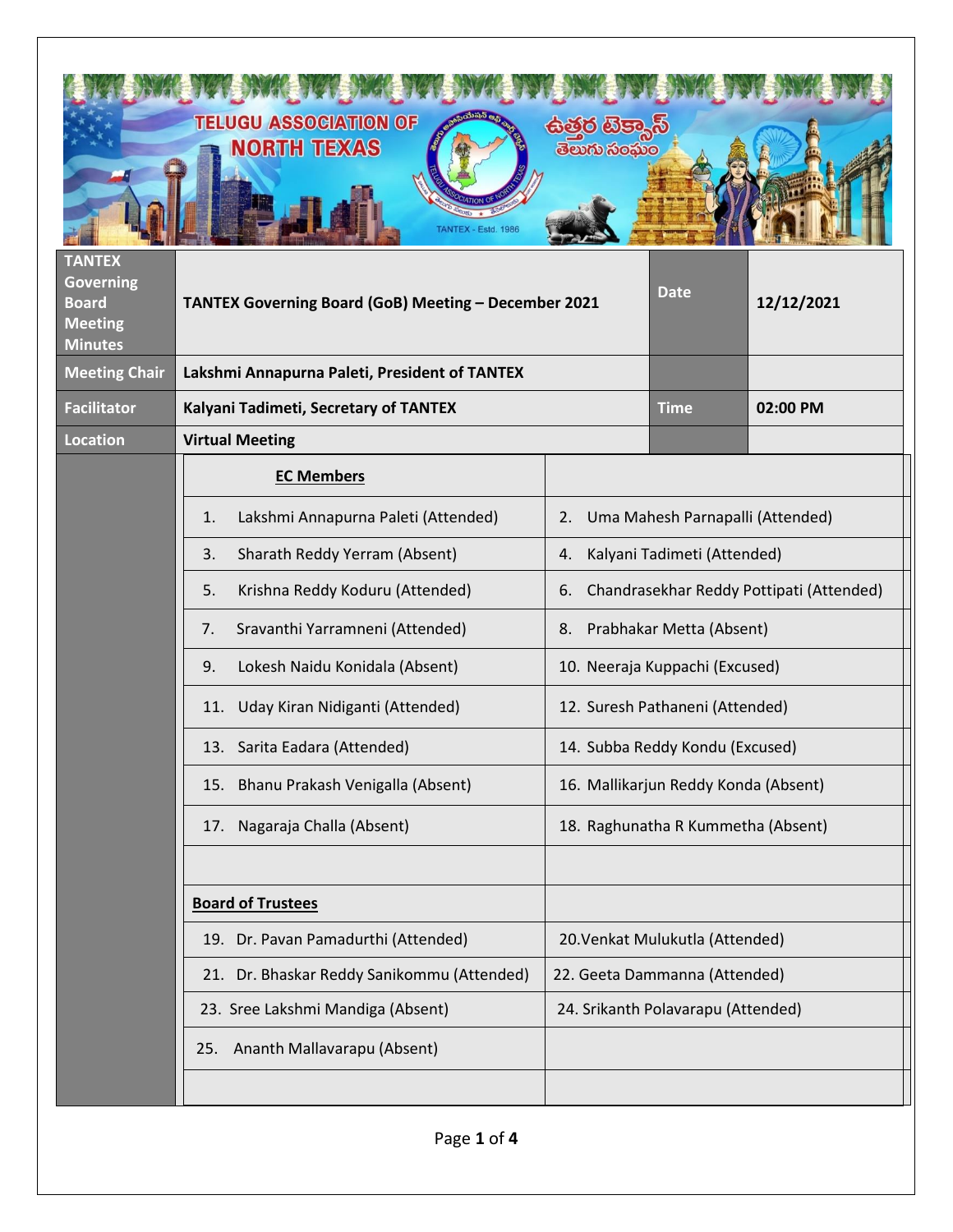|                            | <b>Key Points Discussed</b>                                 |                                                                                                                                                                                                                                                                                                                                                                                                                                                                                                                                                                                                                                                                                                                                                                                                                                                                                                                                                                                                                                                                                                                                                                                                                                                                                                                                                                                                                                                                                                                                                                                                                                                                                                                                                                                                                                                                                                                                                                                                                                                                                                                                                                                                                                                                                                                                                                                                                                                                                                                                                                                                                                                                                                                                                                                  |  |  |
|----------------------------|-------------------------------------------------------------|----------------------------------------------------------------------------------------------------------------------------------------------------------------------------------------------------------------------------------------------------------------------------------------------------------------------------------------------------------------------------------------------------------------------------------------------------------------------------------------------------------------------------------------------------------------------------------------------------------------------------------------------------------------------------------------------------------------------------------------------------------------------------------------------------------------------------------------------------------------------------------------------------------------------------------------------------------------------------------------------------------------------------------------------------------------------------------------------------------------------------------------------------------------------------------------------------------------------------------------------------------------------------------------------------------------------------------------------------------------------------------------------------------------------------------------------------------------------------------------------------------------------------------------------------------------------------------------------------------------------------------------------------------------------------------------------------------------------------------------------------------------------------------------------------------------------------------------------------------------------------------------------------------------------------------------------------------------------------------------------------------------------------------------------------------------------------------------------------------------------------------------------------------------------------------------------------------------------------------------------------------------------------------------------------------------------------------------------------------------------------------------------------------------------------------------------------------------------------------------------------------------------------------------------------------------------------------------------------------------------------------------------------------------------------------------------------------------------------------------------------------------------------------|--|--|
| <b>Agenda Items</b><br>No. |                                                             | <b>Meeting Highlights</b>                                                                                                                                                                                                                                                                                                                                                                                                                                                                                                                                                                                                                                                                                                                                                                                                                                                                                                                                                                                                                                                                                                                                                                                                                                                                                                                                                                                                                                                                                                                                                                                                                                                                                                                                                                                                                                                                                                                                                                                                                                                                                                                                                                                                                                                                                                                                                                                                                                                                                                                                                                                                                                                                                                                                                        |  |  |
| $\mathbf{1}$               | <b>Previous EC meeting</b><br>minutes: Review &<br>Approval | GoB meeting started at 02:11 PM.<br>$\bullet$<br>October meeting minutes proposed by Sravanthi Yarramneni and seconded by<br>Chandra Pottipati.<br>November meeting minutes proposed by Uday Kiran Nidiganti and seconded<br>$\bullet$<br>by Suresh Pathaneni.                                                                                                                                                                                                                                                                                                                                                                                                                                                                                                                                                                                                                                                                                                                                                                                                                                                                                                                                                                                                                                                                                                                                                                                                                                                                                                                                                                                                                                                                                                                                                                                                                                                                                                                                                                                                                                                                                                                                                                                                                                                                                                                                                                                                                                                                                                                                                                                                                                                                                                                   |  |  |
| $\overline{2}$             | <b>President's Report</b>                                   | President Lakshmi Annapurna Paleti expressed her gratitude to the team for<br>$\bullet$<br>their support throughout her term as President, and she stated that she will<br>continue to support Uma Mahesh Parnapalli, who will be President in 2022.<br>Deepavali Vedukalu Event - Expected a larger crowd, however due to the<br>$\bullet$<br>current Pandemic, people were hesitant to come out. Despite the short<br>notice, we had a positive reaction from sponsors. Special thanks to Sravanthi<br>Yarramneni for event coordination, and Sarita Eadara for event decoration.<br>Thanks to Food Committee Chair Uday Kiran Nidiganti and his team,<br>Registration and Membership Committee Chair Subba Reddy Kondu and his<br>team, Chandrasekhar Pottipati, and Uma Mahesh Parnapalli. We may not be<br>able to complete this fantastic event on time without the help of student<br>volunteers. Special thanks to Cultural Chair Suresh Pathaneni for taking care of<br>the audio system. With the artists, we had an appreciation dinner. Thanks to<br>Gopal Ponangi Garu for assisting in securing the location and inviting the<br>Mayor of Frisco, the Board of Directors, and the Team. It was wonderful to<br>reconnect with community leaders. We will send thank you notes to all this<br>year's sponsors for their support of our activities.<br>President Lakshmi Annapurna Paleti provided detailed information on the<br>$\bullet$<br>Deepavali Event Profit and Loss Balance Sheet, including the amount promised<br>\$14,631.00, the amount collected \$12,131.00, the amount pending from the<br>sponsors \$ 2,500.00 [Net proceeds are subject to collection of all dues from<br>sponsors], Total Expenses 14,758.51 including the Deppavali Magazine and<br>Appreciation dinner, and a negative of \$127.51 for this event. In a day, the<br>treasurer will present the Profit and Loss Balance sheet to Board of Trustees<br>Chair, Dr. Pavan Pamadurthi.<br>Sri Sirivennela gari Tribute - The Sri Sirivennela gari memorial program was<br>$\bullet$<br>organized by TANTEX, TANA and other organizations, as well as a few TANTEX<br>members paid tribute.<br>Deepavali Vedukalu Event: Team feedback: The event went smoothly, and the<br>decorations were nice. Singers and local dances were extremely excellent,<br>with good synchronization. The team worked well together, and the crew that<br>assisted was thanked. Everyone had anticipated a slightly larger crowd. The<br>team stated that it would have been better if we had prepared the event<br>ahead of time and placed more emphasis on publicizing. Within one day,<br>Kalyani Tadimeti, Secretary, will send the Event Survey to the entire Governing<br>Board through email. |  |  |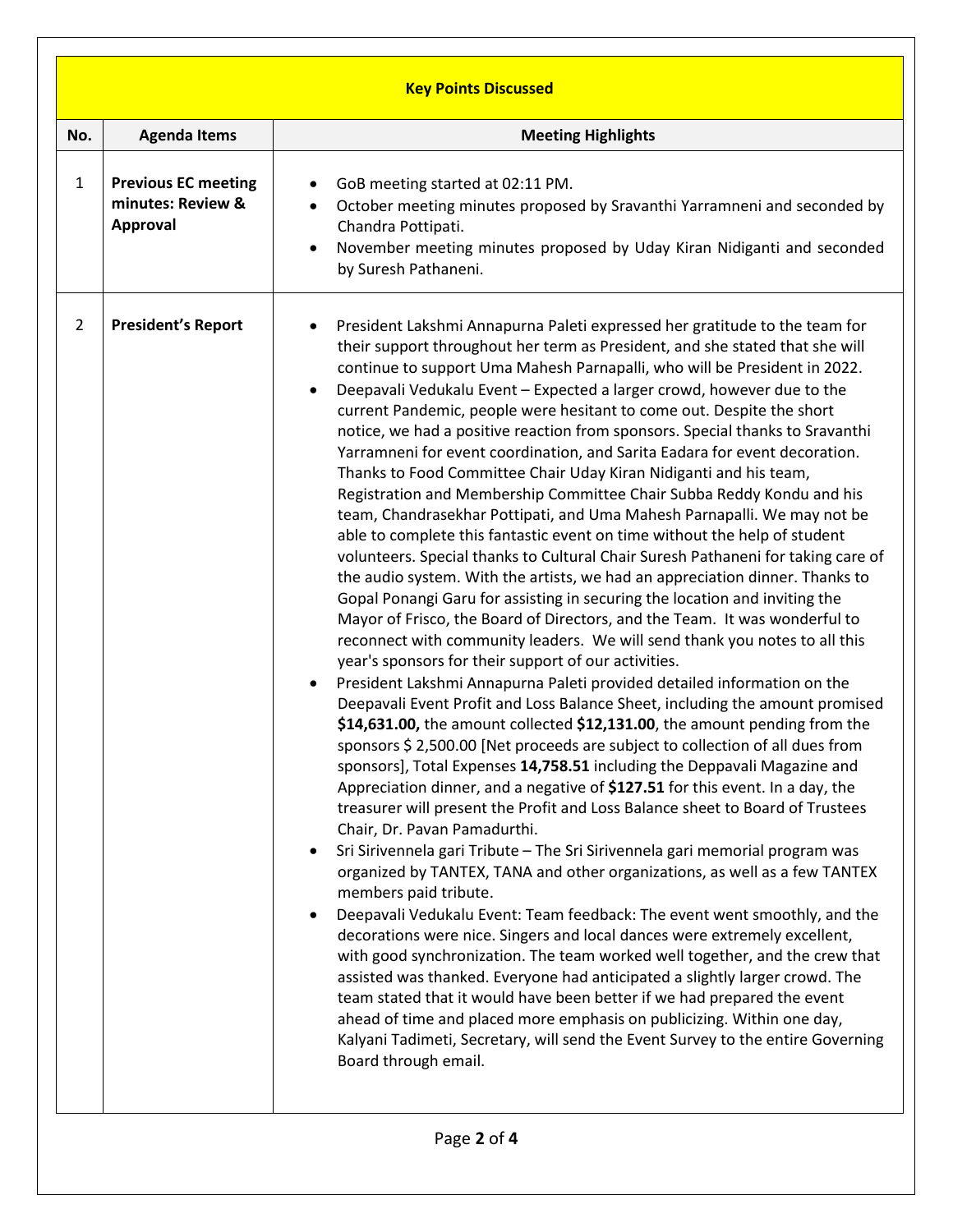| 3 | <b>Treasurer's Report</b>                                                | <b>Update from Treasurer Chandra Pottipati</b>                                                                                                                                                                                                                                                                                                                                                                                                                                                                                                                                                                                                                                                                                                                                                                                                                                                                                      |  |
|---|--------------------------------------------------------------------------|-------------------------------------------------------------------------------------------------------------------------------------------------------------------------------------------------------------------------------------------------------------------------------------------------------------------------------------------------------------------------------------------------------------------------------------------------------------------------------------------------------------------------------------------------------------------------------------------------------------------------------------------------------------------------------------------------------------------------------------------------------------------------------------------------------------------------------------------------------------------------------------------------------------------------------------|--|
|   |                                                                          | Business Advantage Checking Account - \$7,183.88<br>Savings Account - \$ 261,250.61<br>Business Investment account - \$ 2,862.18<br>PayPal Balance - \$0.58                                                                                                                                                                                                                                                                                                                                                                                                                                                                                                                                                                                                                                                                                                                                                                         |  |
| 4 | <b>Membership Update</b>                                                 | Rajyalakshmi Kathiresan, Life Member                                                                                                                                                                                                                                                                                                                                                                                                                                                                                                                                                                                                                                                                                                                                                                                                                                                                                                |  |
| 5 | <b>Upcoming Events</b>                                                   | The transition Governing Board Meeting with New Team - 2022 will take<br>place in January 2021, at a location and date to be determined.                                                                                                                                                                                                                                                                                                                                                                                                                                                                                                                                                                                                                                                                                                                                                                                            |  |
| 6 | Open Items (If time<br>permits and with the<br>approval of<br>President) | COVID - 19: \$1,205.00 in COVID-19 funding [Balance] were diverted to the<br>$\bullet$<br>Family Place (Homeless asylum).<br>A transition meeting will be held in January, 2022 and incoming President Uma<br>Mahesh Parnapalli will send the team additional information through email.<br>President Lakshmi Annapurna Paleti provided an update on the Life<br>membership problem from last month, revealing that Ramesh / Swathi Pabbati                                                                                                                                                                                                                                                                                                                                                                                                                                                                                         |  |
|   |                                                                          | garu paid for himself, and Sundar Turumella garu's membership is in question.<br>The member's membership was canceled since he was unable to pay his dues<br>on his own.<br>Note: President Lakshmi Annapurna Paleti stated the GoB that she initially paid<br>Sundar's membership fee, but withdrew it due to team concerns, then one of<br>the Life Members, MVL Prasad garu, sponsored the amount, and the money<br>was returned to the concerned person after Sundar resigned his membership.<br>Before donating this money, President Lakshmi Annapurna Paleti spoke with<br>Venkat Mulukutla, the BoT Co-chair, about the membership fee, and he<br>suggested that we both pay Sundar's membership fee (contribute \$100 and<br>\$100) because he couldn't work, and then President Lakshmi Annapurna Paleti<br>sponsored it on humanitarian grounds, and Venkat Garu later wishes to give me<br>a check for the half amount. |  |
|   |                                                                          | Uma Mahesh Parnapalli questioned "How can we withdraw and repay a<br>person's membership without going via the GoB?". Dr. Pavan Pamadurthi,<br>BoT Chair, suggested that a proposal be created, either to approve or<br>cancel, and that members pay for themselves, with feedback from the GoB<br>team.<br>Krishna Reddy suggests that proper procedure be followed and that the<br>member who cancelled his membership be given in writing to avoid further<br>issues. Because the GoB cannot decide until we receive a formal email from<br>that member, the money has been repaid to the concerned person.<br>President Lakshmi Annapurna Paleti notified the team that she is awaiting<br>Sundar Turumella's written correspondence.                                                                                                                                                                                           |  |